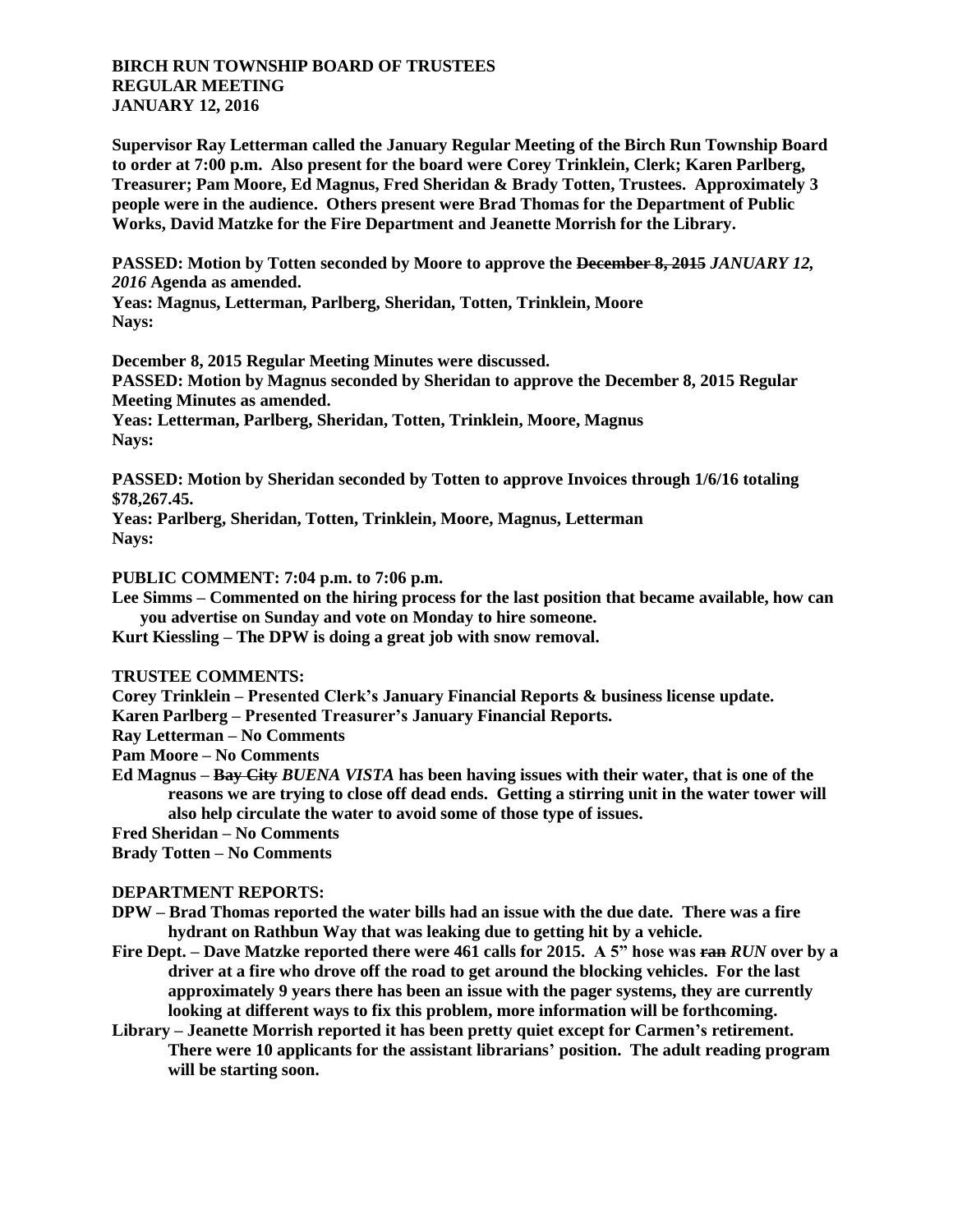**PASSED: Motion by Magnus seconded by Sheridan to approve the January 2016 Budget Amendments as presented.**

**Yeas: Sheridan, Totten, Trinklein, Moore, Magnus, Letterman, Parlberg Nays:** 

**PASSED: Motion by Magnus seconded by Totten to approve purchasing a new fire department emergency response vehicle from Signature Ford at a cost of approximately \$45,000.00. Yeas: Totten, Trinklein, Moore, Magnus, Letterman, Parlberg, Sheridan Nays:** 

**PASSED: Motion by Magnus seconded by Sheridan to approve Administrative Resolution #05-05 (Emergency Expenditures) as amended, Administrative Resolution #09-05 (Agenda – Agenda Procedure and Updating) as amended, Administrative Resolution #14-05 (Bi-Weekly Pay) as amended, Administrative Resolution #15-05 (Smoke Free Facilities and Vehicles Policy) as amended, Administrative Resolution #17-05 (Investment Policy) as amended, Administrative Resolution #19-05 (Resolution for Imposition of Property Tax Administrative Fee) as amended, Administrative Resolution #20-05 (Citizen and Board Committee Establishment Term of Appointment and Organization) as amended, and Administrative Resolution #25-05 (Social Security Number Privacy Policy) as amended.**

**Yeas: Moore, Magnus, Letterman, Parlberg, Sheridan, Totten, Trinklein Nays:** 

**PASSED: Motion by Magnus seconded by Totten to approve the elimination of Administrative Resolution #01-14 (Birch Run Township Meeting Dates) and the elimination of Administrative Resolution #01-15 (Birch Run Township 2015 Meeting Dates). Yeas: Parlberg, Sheridan, Totten, Trinklein, Moore, Magnus, Letterman Nays:** 

**PASSED: Motion by Sheridan seconded by Moore to approve hiring Expert Human Resources, LLC to review and update the Township's Administrative Resolutions, Personnel Policy Manual & Job Descriptions at a cost of \$950.00.**

**Yeas: Trinklein, Moore, Magnus, Letterman, Parlberg, Sheridan Nays: Totten**

**PASSED: Motion by Magnus seconded by Sheridan to approve setting the Planning Commission and Zoning Board of Appeals pay for the Chairperson to \$80.00 per meeting, the Secretary to \$60.00 per meeting, the Vice-Chair to \$50.00 per meeting except when performing Chairperson's duties, then \$80.00 per meeting, and General Members to \$50.00 per meeting. Yeas: Moore, Magnus, Letterman, Parlberg, Sheridan, Totten, Trinklein Nays:** 

**PASSED: Motion by Totten seconded by Sheridan to approve setting the Board of Review pay to \$50.00 per meeting.**

**Yeas: Magnus, Letterman, Parlberg, Sheridan, Totten, Trinklein, Moore Nays:** 

**PASSED: Motion by Parlberg seconded by Moore to approve Administrative Resolution #01-16 (2016 Meeting Dates) as presented.**

**Yeas: Parlberg, Sheridan, Totten, Trinklein, Moore, Magnus, Letterman Nays:** 

**PASSED: Motion by Totten seconded by Sheridan to approve the 2016 Township Holiday Closing Dates as amended.**

**Yeas: Sheridan, Totten, Trinklein, Moore, Magnus, Letterman, Parlberg Nays:**